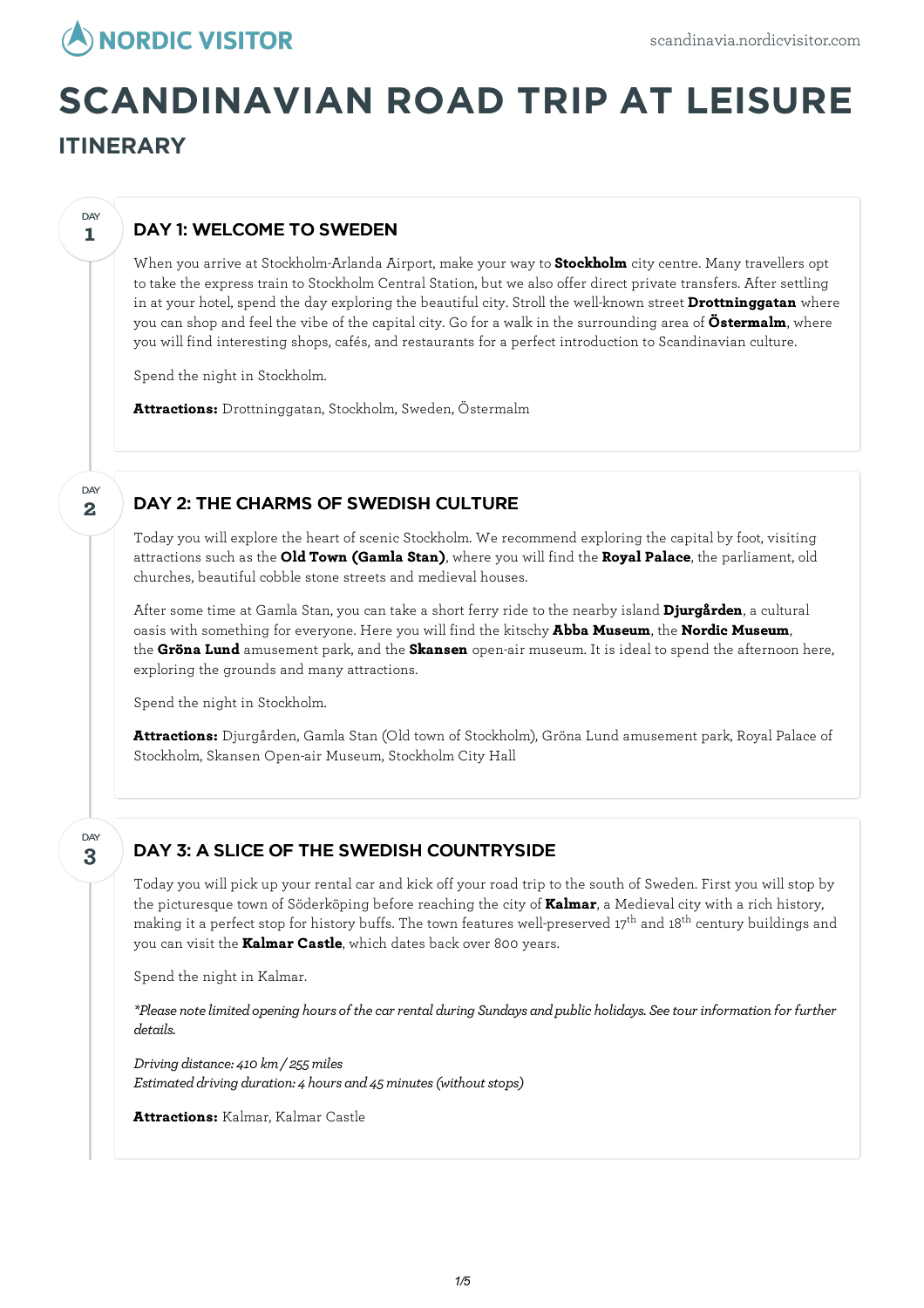#### **4 DAY**

**5**

DAY

**6**

**DAY** 

#### DAY 4: A DAY OF LEISURE IN LOVELY ÖLAND

Today you willexplore **Öland**, a region that has sandy beaches along a beautiful coastline, and a vast landscape where you can enjoy the scenery and bask in the solitude. After crossing the bridge, we recommend a visit to the historical site of **Borgholm Castle**, followed by a stop at **Solliden Palace**, the summer residence of the Swedish royal family. Next, visit the southern part of the island, a UNESCO World Heritage Site, **Stora Alvaret**, which is a giant limestone plateau that has a unique biodiversity and history.

Spend the night in Kalmar.

**Attractions:** Borgholm Castle, Solliden Palace, Stora Alvaret, Öland

#### DAY 5: SWEDEN'S SPECTACULAR SOUTH COAST

From Kalmar, drive south along the coast of **Blekinge**, where you find the naval city of **Karlskrona** which is a World Heritage site. Continue to **Skåne**, the most southern part of Sweden, where we recommend a visit to **Kiviks Musteri** and the apple orchards. It is also recommended to stop for coffee in the picturesque town of **Simrishamn**. We also recommend a visit to the fortress of **Glimmingehus** which dates back to the middle ages before continuing your drive to the charming town of **Ystad**.

Spend the night in Ystad.

*Driving distance: 290 km/ 180miles Estimated driving duration: 4 hours (without stops)* 

**Attractions:** Blekinge, Glimmingehus, Karlskrona, Kiviks Musteri, Simrishamn, Skåne, Ystad

#### DAY 6: EXPLORE BEAUTIFUL SKÅNE

Get ready to see splendid Skåne and the area of **Österlen** today. Here you will find charming villages, sandy beaches and historical sites. Drive to the popular **Ales Stenar** stone ship monument, which consists of 59 massive boulders arranged in a 67 metre-long outline with a picturesque view of the Baltic Sea. Next, drive to the fishing village **Kåseberga** and sample some smoked fish and apple cider that is produced locally. Round out your day with a trip to the beach **Sandhammaren,** a 12 km long beach which is perfect for a swim or a long walk where you can soak in the scenery.

Spend the night in Ystad.

*Driving distance: 55 km/ 34miles Estimated driving duration: 1h 5 min* (without stops)

**Attractions:** Ales Stenar, Kåseberga, Sandhammaren, Österlen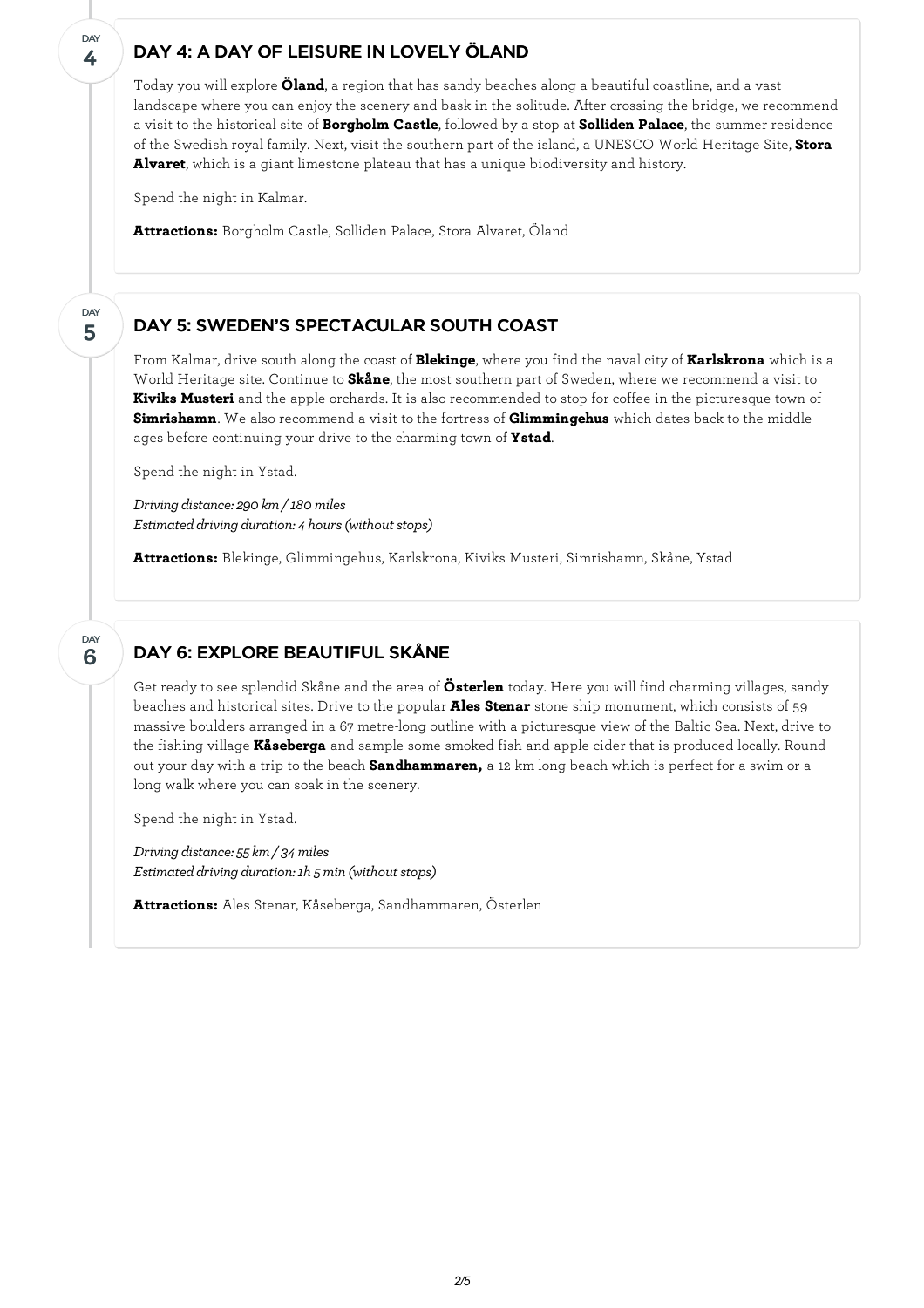### DAY 7: DRIVE TO CAPTIVATING COPENHAGEN

From **Ystad**, drive to Smygehuk, the southernmost point in Sweden. Here you will find cosy cafés, eclectic craft shops and fish smokeries. Continue along the south coast to the old towns of **Skanör** and **Falsterbo**, located on the Falsterbo peninsula, where you willencounter long stretches of white sand beaches. Next, cross the famous **Öresund Bridge** and arrive in the charming capital city of Denmark, Copenhagen. You can explore the beautiful harbour area of **Nyhavn** and have fun at the amusement park **Tivoli Gardens**.

Spend the night in Copenhagen.

**7**

**DAY** 

**8**

DAY

**9**

DAY

*Driving distance:130 km/ 80miles Estimated driving duration: 2 hours and 20 min (without stops)* 

**Attractions:** Copenhagen, Denmark, Falsterbo, Malmö, Nyhavn, Skanör, Tivoli Gardens, Ystad, Øresund Bridge

#### DAY 8: SET SAIL FOR NORWAY

Spend the morning touring Copenhagen. We recommend seeing the city by foot, visiting landmarks including **Amalienborg Palace, Christiansborg Palace,** and the famous **Little Mermaid** statue. An optional boat tour from the harbour is also highly recommended as you can appreciate the architecture and beauty of the city by water. Next, stroll **Ströget** street for some shopping and grab something to eat.

In the early afternoon, it's time to drive to the port and board your cruise to Oslo. You can enjoy dinner in one of the restaurants, check out the entertainment on board or just relax and watch the sunset from the deck.

Spend the night in one of the ship's comfortable cabins.

**Attractions:** Amalienborg Palace, Christiansborg Palace, Little Mermaid, Strøget shopping street

## DAY 9: WELCOME TO ENCHANTING OSLO

Sailing up the scenic Oslo Fjord, you will reach the Norwegian capital in the morning. After you disembark from the ship, get ready for a day of adventure in **Oslo**. We recommend exploring Oslo by foot, spending the afternoon at sights including the historical **Royal Palace** and the mighty **Akershus Fortress**, along with the modern **Oslo Opera House**, and the **Aker Brygge** area along the harbour.

Spend the night in Oslo.

**Attractions:** Aker Brygge, Akershus Fortress, Christiansborg Palace, Norway, Oslo, Oslo Opera House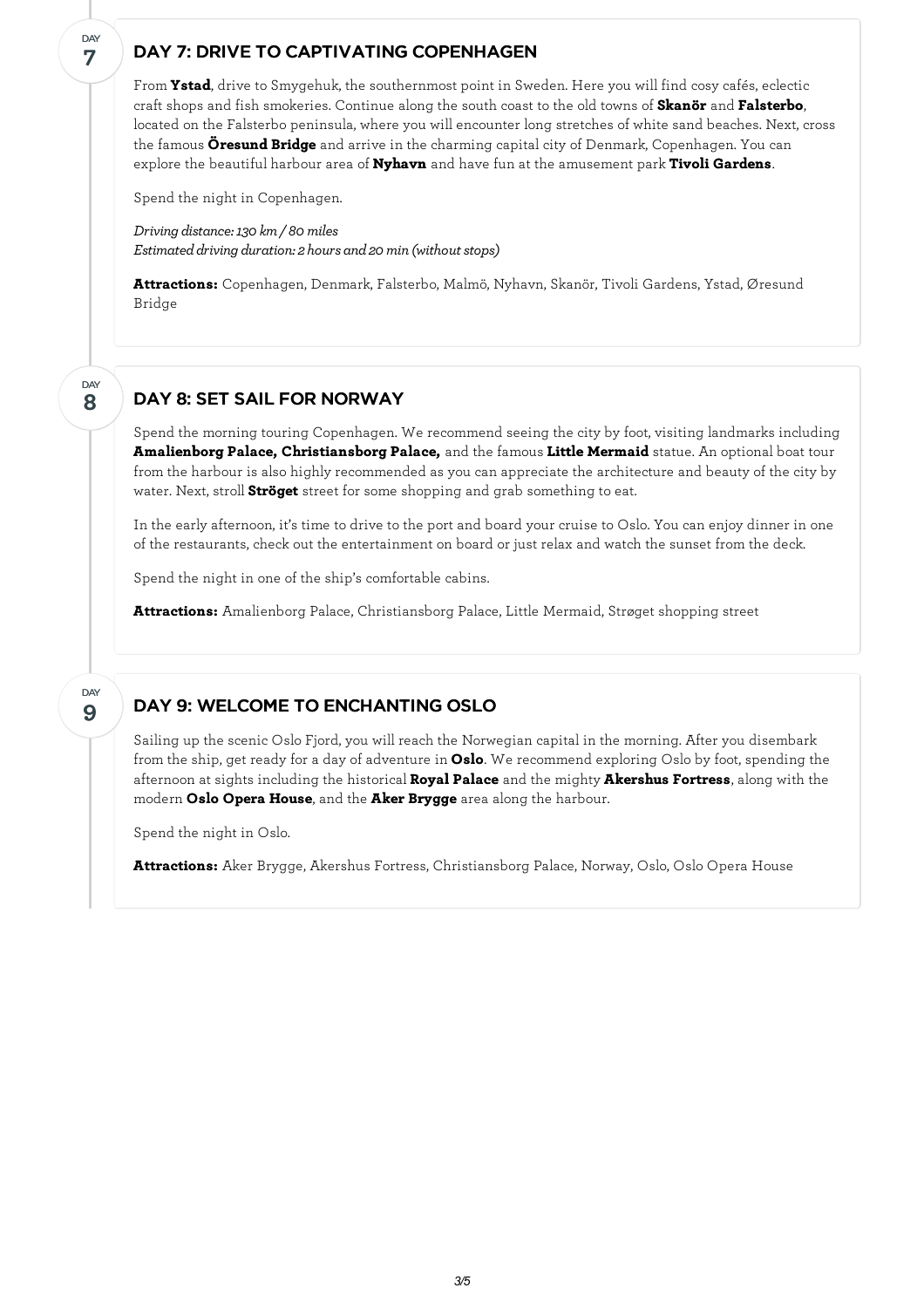# DAY 10: EXPLORE THE HIGHLIGHTS OF OSLO

This morning get an early start to explore the Norwegian capital at your own pace. Highlights include driving to the beautiful **Vigeland Sculpture Park**, and the **Holmenkollen ski jump** which played a large role in the 1952 winter Olympics in the city.

Other options include visits to the **Munch Museum** and **Fram Polar Ship Museum**, as well as strolling the popular **Karl Johans street**. You will then have the rest of the day to explore at your own leisure.

Spend the night in Oslo.

**10**

DAY

**Attractions:** Fram Museum, Holmenkollen Ski Jump & Museum, Karl Johans Gate, Munch Museum, Oslo, Vigeland Sculpture Park

#### DAY 11: THE SCENIC ROUTE TO ÖREBRO **11** DAY

From Oslo, you will drive east in your rental car to Örebro. Along the way, make a stop at **Karlstad**, which is known as the city of sunshine. Karlstad is a beautiful place as it lies on the river delta where the Klara River and the mighty **Lake Vänern** meet. On your way to Örebro we also recommend a stop in **Kristinehamn** where you find a 15-metre tall Picasso sculpture which was donated to the city by the artist in 1964. Other sights here include the **Kristinenhamn church** and the **Järsberg Runestone**.

Spend the night in Örebro.

*Driving distance: 325 km/ 202miles Estimated driving duration: 4 hours (without stops)* 

**Attractions:** Järsberg Runestone, Karlstad, Kristinehamn, Kristinehamn Church, Lake Vänern

#### DAY 12: LEISURE TIME IN ÖREBRO **12** DAY

This morning, visit the 14th century **Örebro Castle** and walk through the **Wadköping** open-air museum, with buildings that date from the 17th, 18th and 19th centuries. Next, visit the large public park Slottsparken (Palace Park), that is thick with trees and has small footpaths and natural creeks.

Spend the night in Örebro.

**Attractions:** Wadköping Museum Village, Örebro Castle